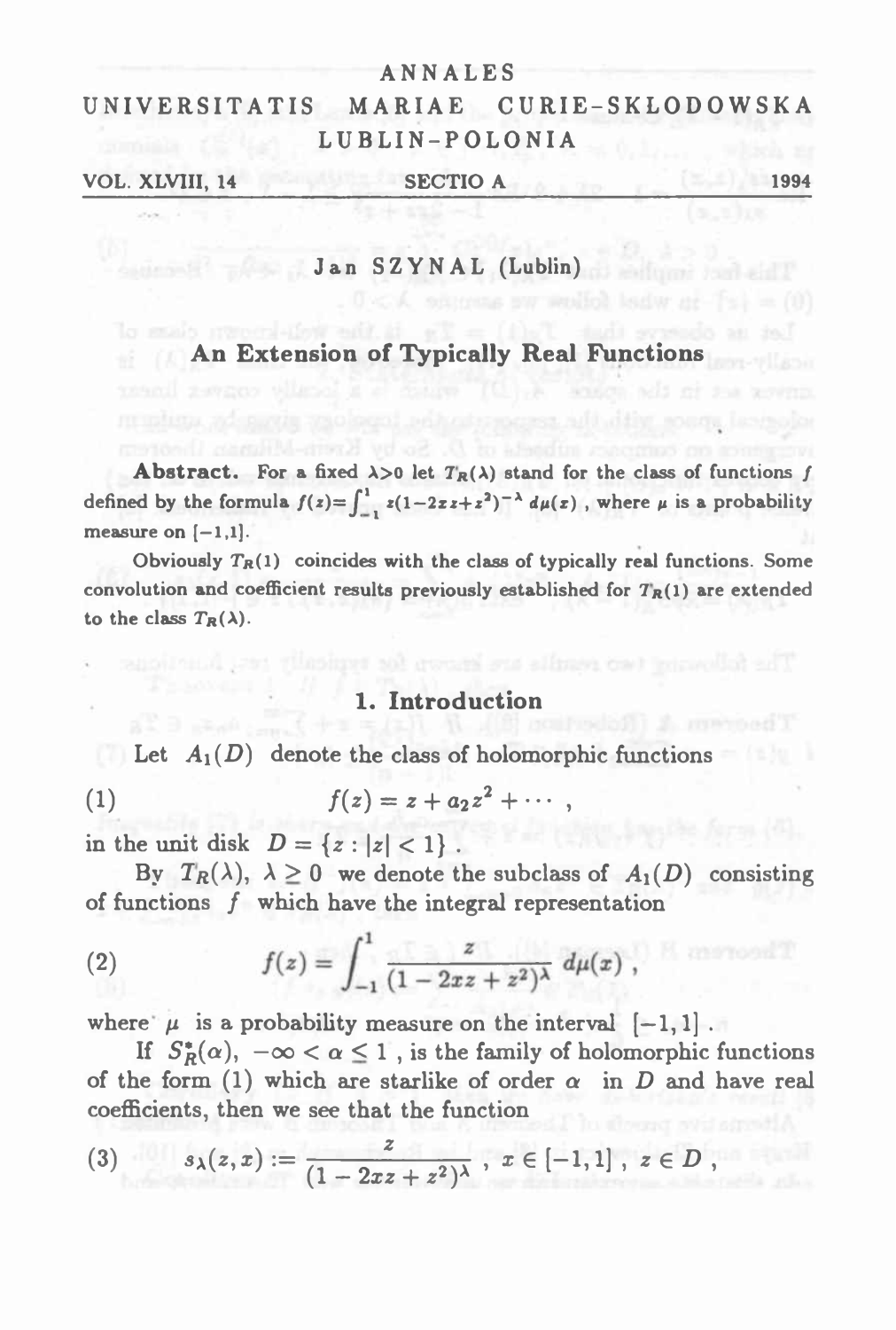is in  $S_R^*(1 - \lambda)$  because

$$
\operatorname{Re} \frac{zs'_{\lambda}(z, x)}{s_{\lambda}(z, x)} = 1 - 2\lambda + 2\lambda \operatorname{Re} \frac{1 - xz}{1 - 2xz + z^2} \ge 1 - \lambda , \ z \in D .
$$

This fact implies that  $T_R(\lambda_1) \subset T_R(\lambda_2)$  for  $\lambda_1 < \lambda_2$ . Because This fact implies that  $T_R(\lambda_1) \subset T_R(\lambda_2)$  for  $T_R(0) = \{z\}$  in what follow we assume  $\lambda > 0$ .  $T_R(0) = \{z\}$  in what follow we assume  $\lambda > 0$ .<br>Let us observe that  $T_R(1) = T_R$  is the well-known class of

Let us observe that  $T_R(1) = T_R$  is the well-known class of<br>typically-real functions [1], [6], [11]. Moreover, the class  $T_R(\lambda)$  is Let us observe that  $I_R(1) = I_R$  is the wen-known class of<br>typically-real functions [1], [6], [11]. Moreover, the class  $T_R(\lambda)$  is<br>a convex set in the space  $A_1(D)$  which is a locally convex linear<br>topological gases with th a convex set in the space  $A_1(D)$  which is a locally convex linear topological space with the respect to the topology given by uniform convergence on compact subsets of *D.* So by Krein-Milman theorem convergence on compact subsets of D. So by Krein-Milman theorem<br>every convex functional on  $T_R(\lambda)$  attains its extremal values on the every convex functional on  $T_R(\lambda)$  attains its extremal values on the extreme points of  $T_R(\lambda)$  [6]. It has been proved by Hallenbeck [2] that

that  
(4) 
$$
T_R(\lambda) = \overline{\cos}^*_R(1-\lambda)
$$
,  $\operatorname{ext}T_R(\lambda) = \{s_\lambda(z,x) : x \in [-1,1]\}$ .

The following two results are known for typically-real functions:

**Theorem A** (Robertson [8]). If  $f(z) = z + \sum_{n=2}^{\infty} a_n z_n \in T_R$  $a \cdot a \cdot f(x) = z + \sum_{n=2}^{\infty} b_n z^n \in T_R$ , then

$$
(f *_{1} g)(z) := z + \sum_{n=2}^{\infty} \frac{a_{n}b_{n}}{n} \in T_{R}
$$

**Theorem <b>B** (Leeman [4]). If  $f \in T_R$ , then

rem B (Leeman [4]). If 
$$
f \in T_R
$$
, then  
\n $n - a_n \le \frac{1}{6}n(n^2 - 1)(2 - a_2)$ ,  $n = 3, 4, ...$ 

*t*

Alternative proofs of Theorem <sup>A</sup> and Theorem <sup>B</sup> were presented by Krzyz and Zlotkiewicz in [3] and by Ruschewevh in [9] and [10].

In this note we extend in an appropriate way Theorem A and Theorem B to the class  $T_R(\lambda)$ . We will use convolution results of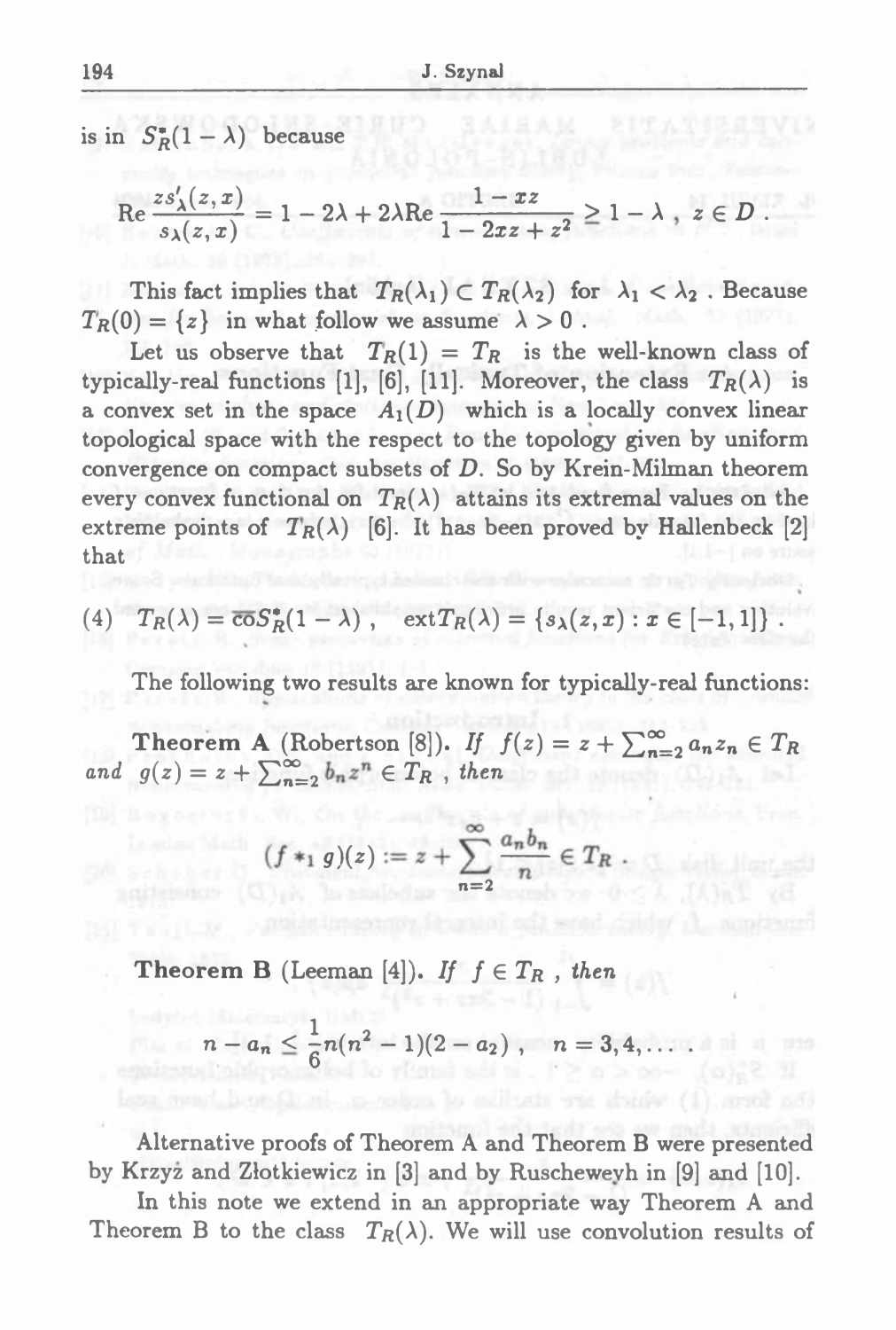Ruscheweyh [9] and Lewis [5] and the properties of Gegenbauer polynomials  $C_n^{(\lambda)}(x)$ ,  $\lambda > 0$ ,  $x \in [-1,1]$ ,  $n = 0,1,...$ , which are defined by the generating function  $.01 - 0.01$ 

(5) 
$$
\frac{z}{(1-2xz+z^2)^{\lambda}}=z\sum_{n=0}^{\infty}C_n^{(\lambda)}(x)z^n, z\in D, \lambda>0
$$

#### **2. Statements of results**

In what follow we will use the following notations:

 $(\alpha)_n := \alpha(\alpha + 1)...(\alpha + n - 1)$ ,  $n = 1, 2,...$ ,  $(\alpha)_0 = 1$ ,  $\alpha \neq 0$ ,

(6) 
$$
s_{\lambda}(z,1) = \frac{z}{(1-z)^{2\lambda}} = \sum_{n=1}^{\infty} A_n(\lambda) z^n
$$
,  $A_n(\lambda) = \frac{(2\lambda)_{n-1}}{(n-1)!}$ .

**Theorem 1.** If  $f \in T_R(\lambda)$ , then

(7) 
$$
|a_n| \leq \frac{(2\lambda)_{n-1}}{(n-1)!}, \quad n = 1, 2, ...
$$

Inequality  $(7)$  is sharp and the extremal function has the form  $(6)$ .

uality (7) is sharp and the extremal function has the form (6).<br>
Theorem 2. If  $f(z) = z + \sum_{n=2}^{\infty} a_n z^n \in T_R(\lambda)$  and  $g(z) = \sum_{n=2}^{\infty} b_n z^n \in T_R(\lambda)$ , then  $z + \sum_{n+2}^{\infty} b_n z^n \in T_R(\lambda)$ , *then* 

(8) 
$$
(f *_{\lambda} g)(z) := \sum_{n=1}^{\infty} \frac{a_n b_n}{A_n(\lambda)} \in T_R(\lambda)
$$

Corollary 1. If  $\lambda = 1$  then we have Robertson's result [8] (Theorem A).

**Corollary 2.** If  $\lambda = 1/2$ , then we have the result that the class  $T_R(1/2) = \overline{\cos}S_R(1/2)$  is closed under Hadamard product.

and will ve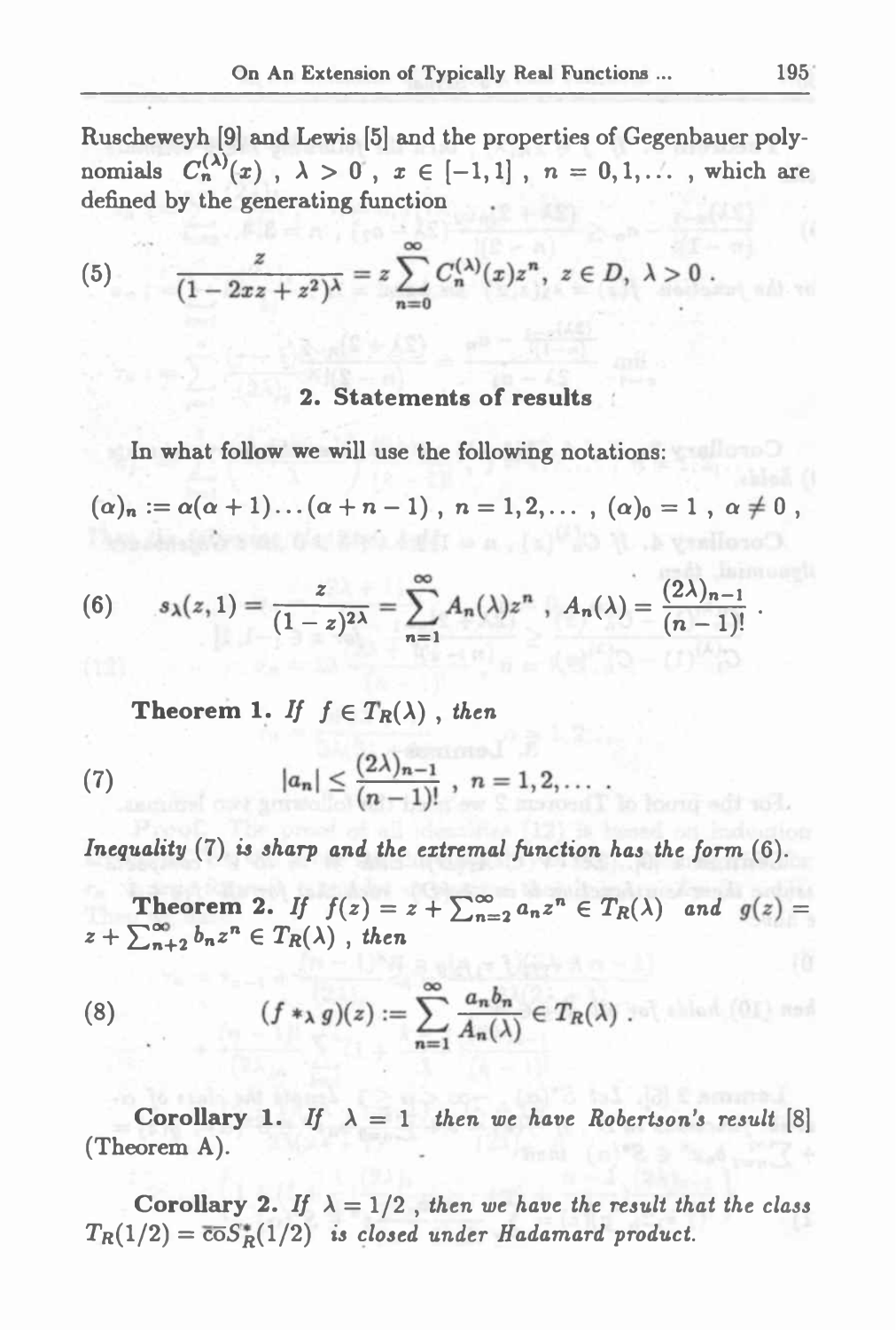**Theorem 3.** If  $f \in T_R(\lambda)$ , then the following sharp estimate

holds  
\n(9) 
$$
\frac{(2\lambda)_{n-1}}{(n-1)!} - a_n \leq \frac{(2\lambda+2)_{n-2}}{(n-2)!} (2\lambda - a_2), \quad n = 3, 4, \ldots
$$
\nFor the function  $f(z) = s_{\lambda}(z, x)$  we have

$$
f(z) = s_{\lambda}(z, x) \quad we \quad have
$$

$$
\lim_{z \to 1^{-}} \frac{\frac{(2\lambda)_{n-1}}{(n-1)!} - a_n}{2\lambda - a_2} = \frac{(2\lambda + 2)_{n-2}}{(n-2)!}
$$

Corollary 3. If  $f \in S_R^*(1-\lambda)$ ,  $\lambda > 0$ , then the sharp estimate **(9)** *holds.*

Corollary 4. If  $C_n^{(\lambda)}(x)$ ,  $n = 1, 2, \ldots, \lambda > 0$ , is a Gegenbauer *polynomial, then*

$$
\frac{C_n^{(\lambda)}(1) - C_n^{(\lambda)}(x)}{C_1^{(\lambda)}(1) - C_1^{(\lambda)}(x)} \le \frac{(2\lambda + 2)_{n-1}}{(n-1)!} \quad \text{for } x \in [-1,1].
$$

## **3. Lemmas**

For the proof of Theorem <sup>2</sup> we need the following two lemmas.

Thursday I: H f v Tel Al . then

**Lemma 1** [9]. Let  $V \subset A_1(D)$  with  $W = \overline{co} V$  compact. Assume there is a function h in  $A_1(D)$  such that for all  $f, g \in V$ *we have*

(10)  $h *_{1/2} f *_{1/2} g \in W$ .

*Then* (10) *holds* for all  $f, g \in W$ .

The following reque

**Lemma 2** [5]. Let  $S^*(\alpha)$ ,  $-\infty < \alpha \leq 1$  denote the class of  $\alpha$ Lemma 2 [5]. Let  $S^*(\alpha)$ ,  $-\infty < \alpha \leq 1$  denote the class of  $\alpha$ -<br>starlike functions in D . If  $f(z) = z + \sum_{n=2}^{\infty} a_n z^n \in S^*(\alpha)$ ,  $g(z) =$  $z + \sum_{n=2}^{\infty} b_n z^n \in S^*(\alpha)$  then

(11) 
$$
(f *_{1-\alpha} g)(z) = \sum_{n=1}^{\infty} \frac{a_n b_n}{A_n (1-\alpha)} z^n \in S^*(\alpha) .
$$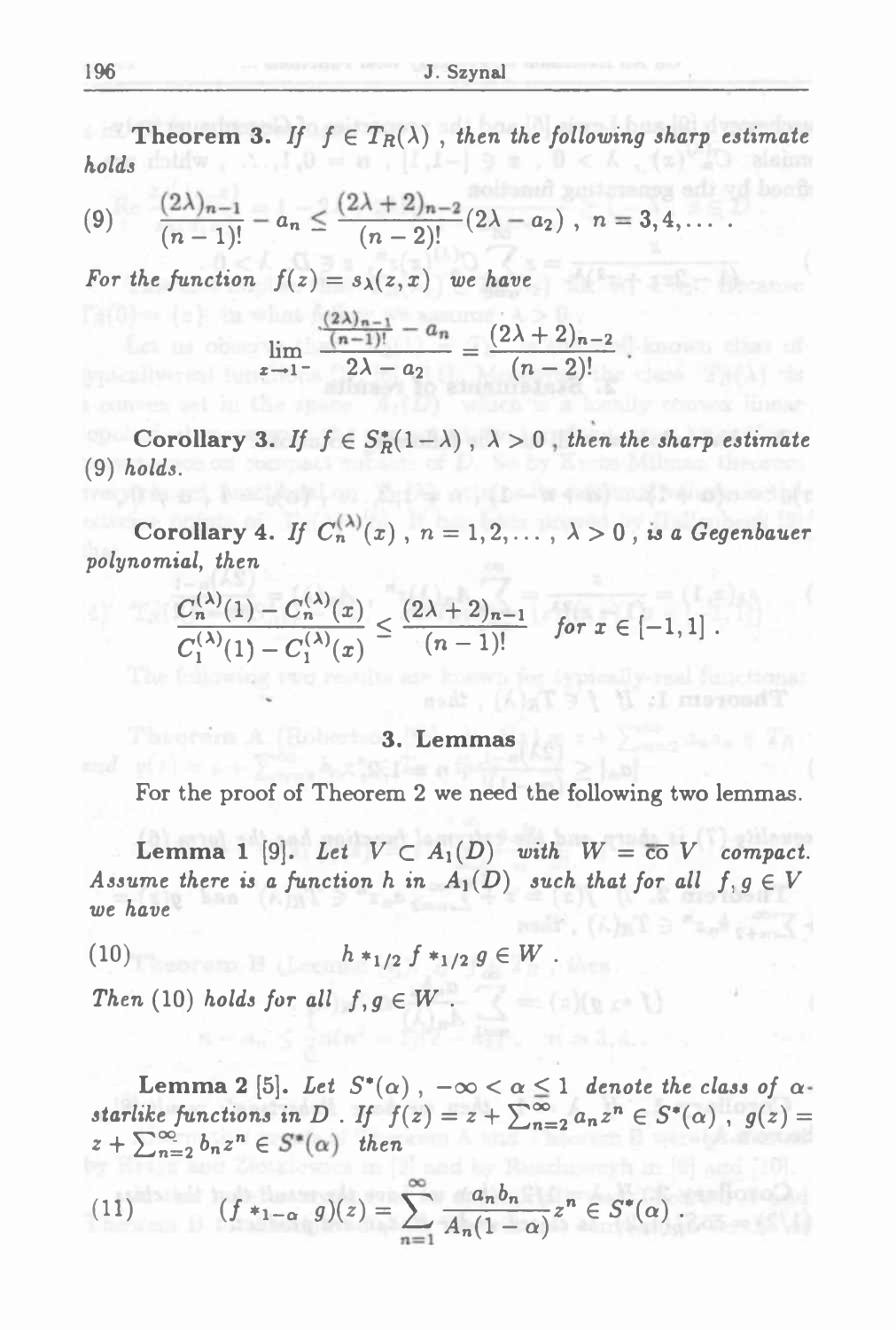**Lemma 3.** *Let*

Lemma 3. Let  
\n
$$
s_n := \sum_{k=0}^n \frac{(2\lambda)_k}{k!}, \quad n = 0, 1, ..., n
$$
\n
$$
\sigma_n := \sum_{k=1}^n k \frac{(2\lambda)_k}{k!}, \quad n = 1, 2, ..., n
$$
\n
$$
\tau_n := \sum_{j=1}^n \frac{(j-1)!}{(2\lambda)_j} \kappa_j,
$$
\n
$$
\kappa_j := \sum_{k=1}^j \left(\frac{\lambda + k - 1}{\lambda}\right) \frac{(2\lambda)_{k-1}}{(k-1)!}, \quad j = 1, 2, ..., n = 1, 2, ..., n
$$

*Then the following identities hold*

(12) 
$$
s_n = \frac{(2\lambda + 1)_n}{n!}, \qquad n = 0, 1, ...
$$

$$
\sigma_n = 2\lambda \frac{(2\lambda + 2)_{n-1}}{(n-1)!}, \quad n = 1, 2, ...
$$

$$
\tau_n = \frac{n(2\lambda + n)}{2\lambda(2\lambda + 1)}, \qquad n = 1, 2, ...
$$

**Proof.** The proof of all identities (12) is based on induction<br>ment. We will prove the third equality of (12). Formula (12) for<br>s true for  $n = 1$  and let us assume that it is true for  $(n - 1)$ .<br> $\tau_n = \tau_{n-1} + \frac{(n - 1)!}{(2\lambda)_$ **Proof.** The proof of all identities (12) is based on induction argument. We will prove the third equality of (12). Formula (12) for  $\tau_n$  is true for  $n = 1$  and let us assume that it is true for  $(n - 1)$ . Then we have  $\tau$ Then we have

$$
\tau_n = \tau_{n-1} + \frac{(n-1)!}{(2\lambda)_n} \kappa_n = \frac{(n-1)(2\lambda + n - 1)}{2\lambda(2\lambda + 1)}
$$
  
+ 
$$
\frac{(n-1)!}{(2\lambda)_n} \sum_{k=1}^n (1 + \frac{k-1}{\lambda}) \frac{(2\lambda)_{k-1}}{(k-1)!}
$$
  
= 
$$
\frac{(n-1)(2\lambda + n - 1)}{2\lambda(2\lambda + 1)} + \frac{(n-1)!}{(2\lambda)_n}
$$
  

$$
\times \left\{ 1 + (1 + \frac{1}{\lambda}) \frac{(2\lambda)_1}{1!} + \dots + (1 + \frac{n-1}{\lambda}) \frac{(2\lambda)_{n-1}}{(n-1)!} \right\}
$$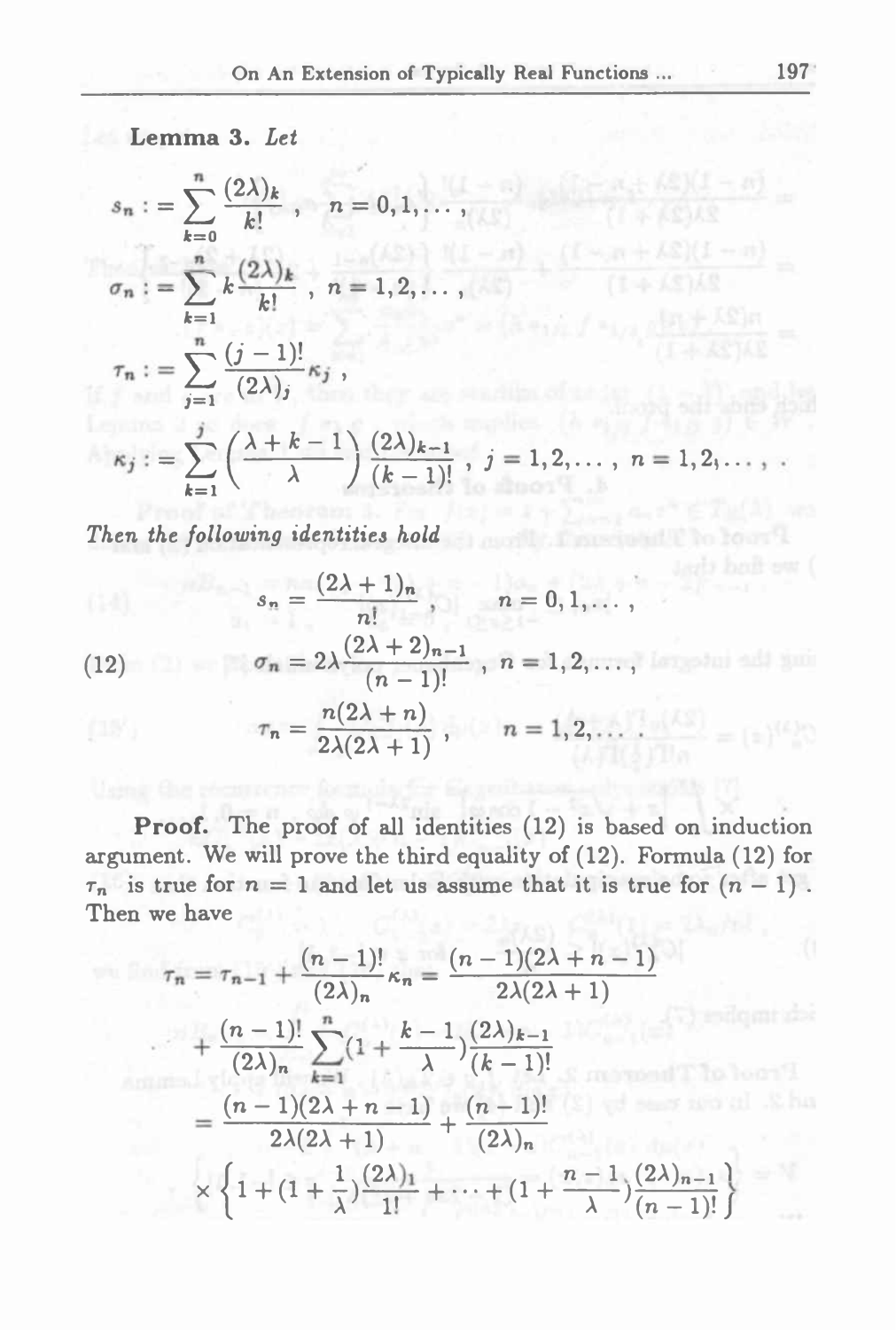$$
= \frac{(n-1)(2\lambda + n - 1)}{2\lambda(2\lambda + 1)} + \frac{(n-1)!}{(2\lambda)_n} \left\{ s_{n-1} + \frac{1}{\lambda} \sigma_{n-1} \right\}
$$
  
= 
$$
\frac{(n-1)(2\lambda + n - 1)}{2\lambda(2\lambda + 1)} + \frac{(n-1)!}{(2\lambda)_n} \left\{ \frac{(2\lambda)_{n-1}}{(n-1)!} + 2 \frac{(2\lambda + 2)_{n-2}}{(n-2)!} \right\}
$$
  
= 
$$
\frac{n(2\lambda + n)}{2\lambda(2\lambda + 1)},
$$

which ends the proof.

#### **4. Proofs of theorems**

Proof of Theorem 1. From the integral representation (2) and (5) we find that  $|a_n| \leq \max_{-1 \leq x \leq 1} |C_{n-1}^{(\lambda)}(x)| \;.$ 

$$
|a_n|\leq \max_{-1\leq x\leq 1}|C_{n-1}^{(\lambda)}(x)|
$$

Using the integral formula for Gegenbauer polynomials [7]

$$
C_n^{(\lambda)}(x) = \frac{(2\lambda)_n \Gamma(\lambda + \frac{1}{2})}{n! \Gamma(\frac{1}{2}) \Gamma(\lambda)}
$$
  
\$\times \int\_0^{\pi} \left[ x + \sqrt{x^2 - 1} \cos \varphi \right]^n \sin^{2\lambda - 1} \varphi \, d\varphi, \, n = 0, 1, ... ,

we get after some manipulation with Euler Gamma function that

(13) 
$$
|C_n^{(\lambda)}(x)| \leq \frac{(2\lambda)_n}{n!} \quad \text{for } x \in [-1,1],
$$

which implies (7).

**Proof** of **Theorem 2.** Let  $f, g \in T_R(\lambda)$ . We will apply Lemma <sup>1</sup> and 2. In our case by (2) and (4) we have

»

$$
V = \left\{ s_{\lambda}(z, x) : s_{\lambda}(z, x) = \frac{z}{(1 - 2xz + z^2)^{\lambda}}, x \in [-1, 1] \right\},
$$
  

$$
W = \overline{co} V = T_R(\lambda).
$$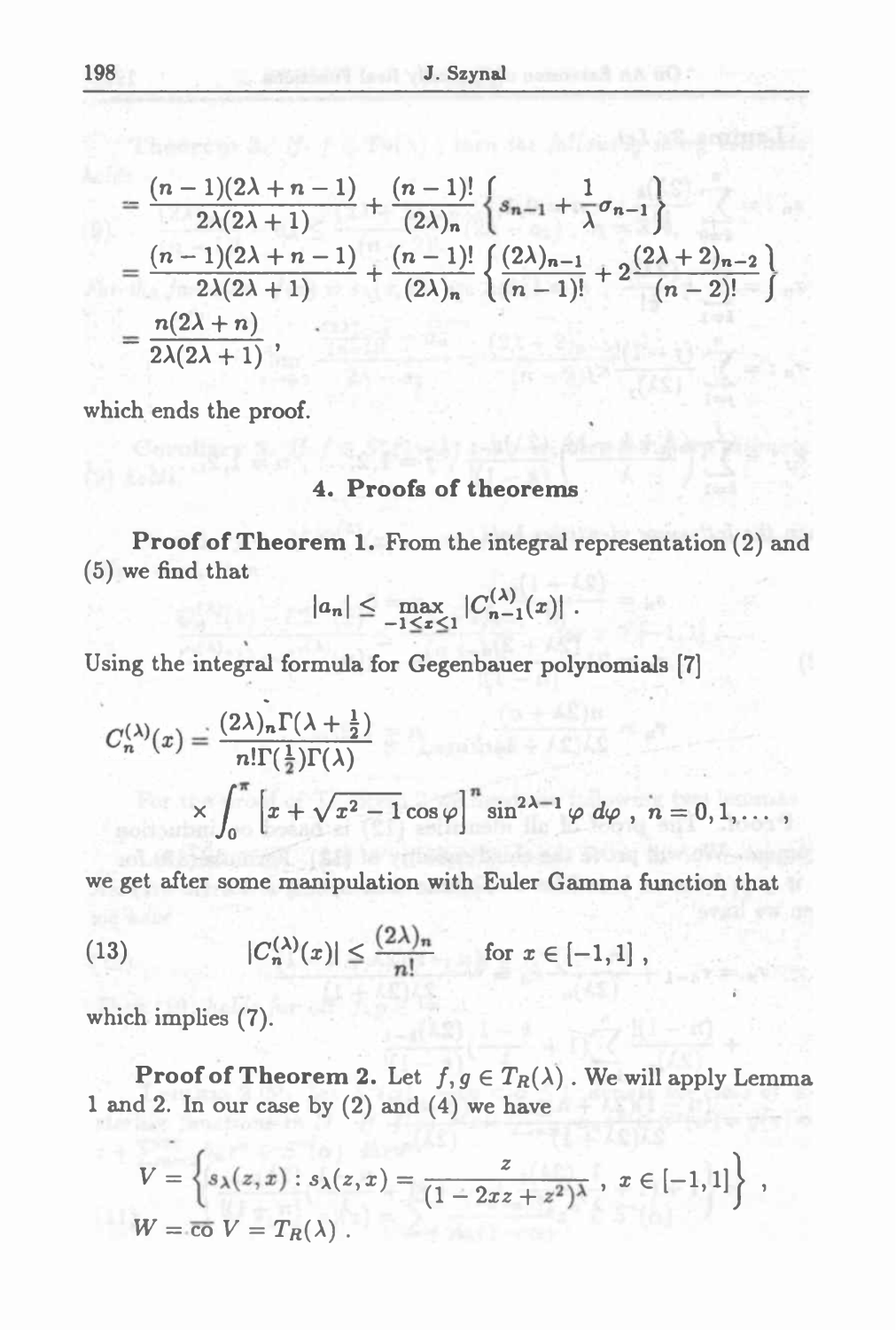Let us put

$$
h(z) = \sum_{k=1}^{\infty} A_n^{-1}(\lambda) z^n , \quad A_n(1/2) = 1 .
$$

Then we have

If 
$$
f
$$
 and  $g$  are in  $V$ , then they are starlike of order  $(1 - \lambda)$  and by

 $(f *_{\lambda} g)(z) = \sum_{n=1}^{\infty} \frac{a_n o_n}{A_n(\lambda)} z^n = (h *_{1/2} f *_{1/2} g)(z)$ .<br>If *f* and *g* are in *V*, then they are starlike of order  $(1 - \lambda)$  and by<br>Lemma 2 so does  $f *_{\lambda} g$ , which implies  $(h *_{1/2} f *_{1/2} g) \in W$ .<br>Applying Lemma 1 we Applying Lemma <sup>1</sup> we end the proof.  $(f *_{\lambda} g)(z) = \sum_{n=1}^{\infty} \frac{a_n b_n}{A_n(\lambda)} z^n = (h *_{1/2} f *_{1/2} g)(z)$ .<br>
and g are in V, then they are starlike of order  $(1 - \lambda)$  and by<br>
ma 2 so does  $f *_{\lambda} g$ , which implies  $(h *_{1/2} f *_{1/2} g) \in W$ .<br>
ying Lemma 1 we end the proof.<br>

define the coefficients  $B_n$ ,  $n = 1, 2, \ldots$ , by the relation

Proof of Theorem 3. For 
$$
f(z) = z + \sum_{n=2}^{\infty} a_n z^n \in T_R(\lambda)
$$
  
define the coefficients  $B_n$ ,  $n = 1, 2, ...$ , by the relation  

$$
nB_{n-1} = na_{n+1} - 2(\lambda + n - 1)a_n + (2\lambda + n - 2)a_{n-1}
$$

$$
a_1 = 1, \qquad a_0 = 0,
$$
From (2) we know that

From (2) we know that

From (2) we know that  
\n(15') 
$$
a_n = \int_{-1}^1 C_{n-1}^{(\lambda)}(x) d\mu(x), \quad n = 1, 2, ...
$$

Using the recurrence formula for Gegenbauer polynomials [7]

(16)  
\n
$$
nC_n^{(\lambda)}(x) - 2x(\lambda + n - 1)C_{n-1}^{(\lambda)}(x) + (2\lambda + n - 2)C_{n-2}^{(\lambda)}(x) = 0, \quad n = 2, 3, ... ,
$$
\n
$$
C_0^{(\lambda)} = 1, \quad C_1^{(\lambda)}(x) = 2\lambda x, \quad C_n^{(\lambda)}(1) = 2\lambda_n/n! ,
$$

we find from (15') and (16) that  
\n
$$
nB_{n-1} = \int_{-1}^{1} [nC_n^{(\lambda)}(x) - 2(\lambda + n - 1)C_{n-1}^{(\lambda)}(x) + (2\lambda + n - 2)C_{n-2}^{(\lambda)}(x)] d\mu(x)
$$
\n
$$
= -2 \int_{-1}^{1} (\lambda + n - 1)(1 - x)C_{n-1}^{(\lambda)}(x) d\mu(x)
$$
\n
$$
= -\frac{\lambda + n - 1}{\lambda} \int_{-1}^{1} C_{n-1}^{(\lambda)}(x)(2\lambda - 2\lambda x) d\mu(x).
$$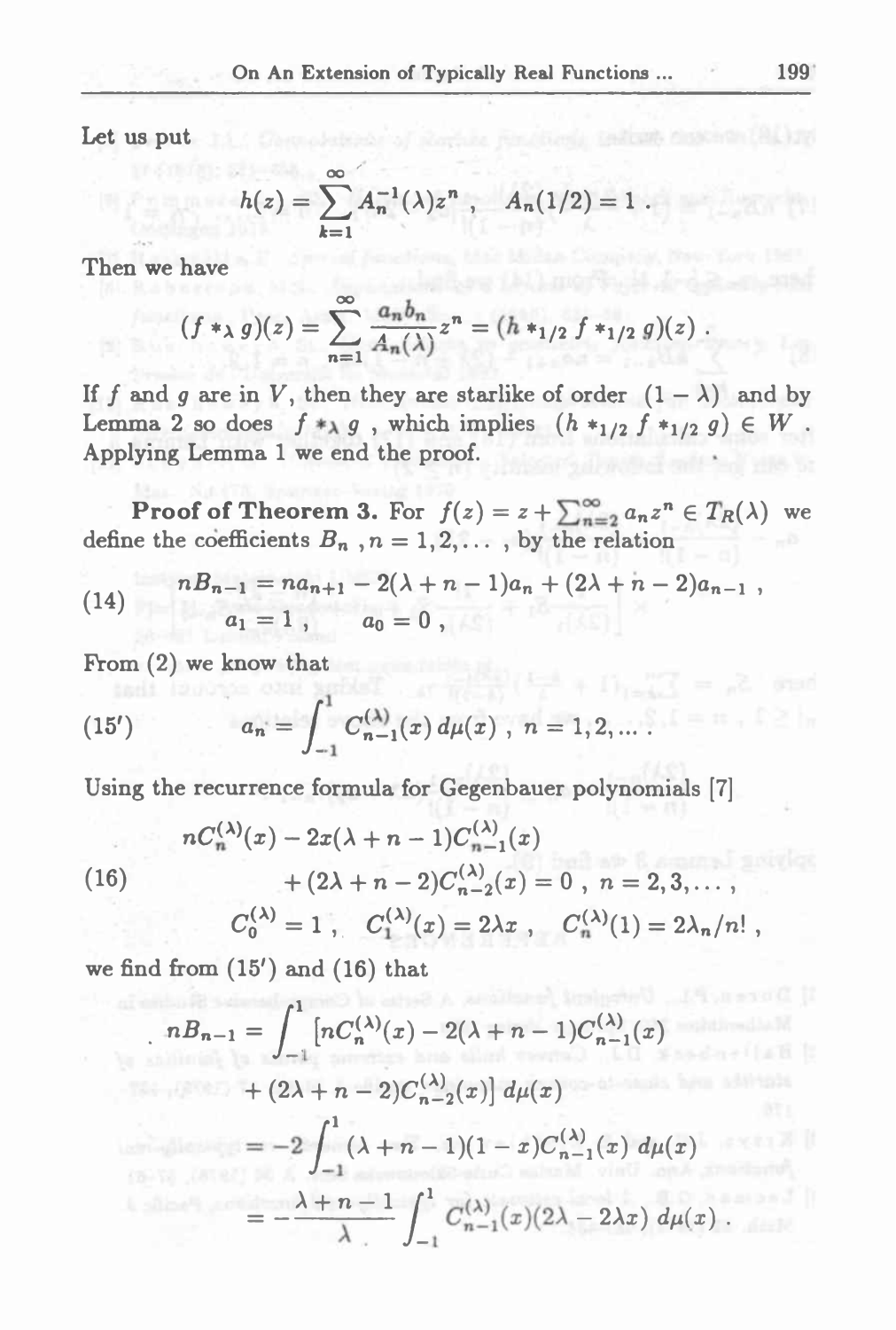By (13) we can write

(17) 
$$
nB_{n-1} = \left(1 + \frac{n-1}{\lambda}\right) \frac{(2\lambda)_{n-1}}{(n-1)!} [a_2 - 2\lambda] \gamma_n
$$
,  $n = 2, ..., \gamma_1 = 1$ 

where  $\gamma_n \in [-1,1]$ . From (14) we find

(18) 
$$
\sum_{k=1}^{n} k B_{k-1} = n a_{n+1} - (2\lambda + n - 1) a_n, \quad n = 1, 2, \ldots
$$

After some calculations from (18) and (17) together with Lemma 3  
one can get the following identity 
$$
(n \ge 2)
$$
  

$$
a_n - \frac{(2\lambda)_{n-1}}{(n-1)!} = \frac{(2\lambda)_{n-1}}{(n-1)!} (a_2 - 2\lambda)
$$

$$
\times \left[ \frac{1}{(2\lambda)_1} S_1 + \frac{1!}{(2\lambda)_2} S_2 + \dots + \frac{(n-2)!}{(2\lambda)_{n-1}} S_{n-1} \right],
$$

where  $S_n = \sum_{k=1}^n (1 + \frac{k-1}{\lambda}) \frac{(2\lambda)_{k-1}}{(k-1)!} \gamma_k$ . Taking into account that  $|\gamma_n| \leq 1$ ,  $n = 1, 2, ...$ , we have from the above relations  $|\gamma_n| \leq 1$ ,  $n = 1, 2, \ldots$ , we have from the above relations

$$
\frac{(2\lambda)_{n-1}}{(n-1)!} - a_n \leq \frac{(2\lambda)_{n-1}}{(n-1)!} (2\lambda - a_2) \tau_{n-1}.
$$

Applying Lemma <sup>3</sup> we find (9).

#### REFERENCES

- [1] Duren, P.L., *Univalent functions,* <sup>A</sup> Series of Comprehensive Studies in Mathematics 259, Springer Verlag 1983.
- [2] <sup>H</sup> alien beck, D.J., *Convex hulls and extreme points of families of starlike and close-to-convex mappings,* Pacific J. Math. <sup>57</sup> (1975), 167- 176.
- [3] Krzyz, J.G. and E. Zlotkiewicz, *Two remarks on typically-real functions,* Ann. Univ. Mariae Curie-Sklodowska Sect. <sup>A</sup> <sup>30</sup> (1976), 57-61.
- [4] Leeman, G.B., *<sup>A</sup> local estimate for typically-real functions,* Pacific J. Math. 52 (1974), 481-484.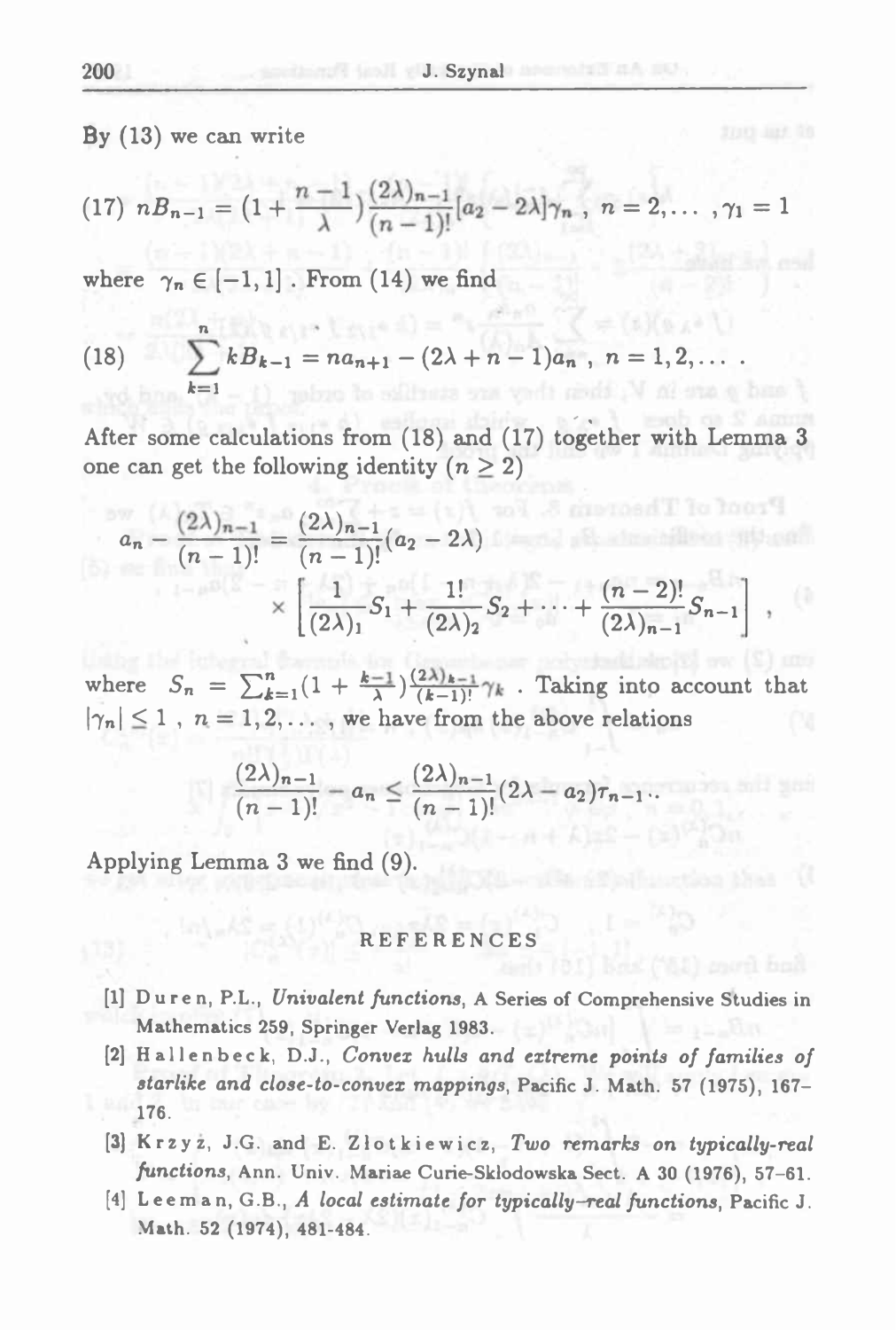- [5] Lewis, J.L., *Convolutions of starlike functions,* Indians Univ. Math. J. <sup>27</sup> (1978), 671-688.
- [6] Pommerenke, Ch., *Univalent functions,* Vandenhoeck and Ruprecht, Gottingen 1975.
- [7] Rainville, E., *Special functions*, Mac Millan Company, New York 1965.
- [8] Robertson, M.S., *Applications of <sup>a</sup> lemma of Fejér to typically-real functions ,* Proc. Amer. Math. Soc. <sup>1</sup> (1950), 555-561.
- [9] Ruscheweyh, St., *Convolutions in geometric function theory,* Les Presses de l'Université de Montréal 1982.
- [10] Rusch eweyh, St., *Nichtlineare Extremalprobleme für holomorphe Stieltjesintegrale,* Math. Z. <sup>142</sup> (1975), 19-23.
- [11] Schober, G., *Univalent Functions- Selected Topics,* Lecture Notes in Mat., No.478, Springer-Verlag 1975.

Instytut Matematyki UMCS Plac M. Curie Skłodowskiej <sup>1</sup> 20-031 Lublin, Poland e - mail: [jsszynal@golem.umcs.lublin.pl](mailto:jsszynal%40golem.umcs.lublin.pl)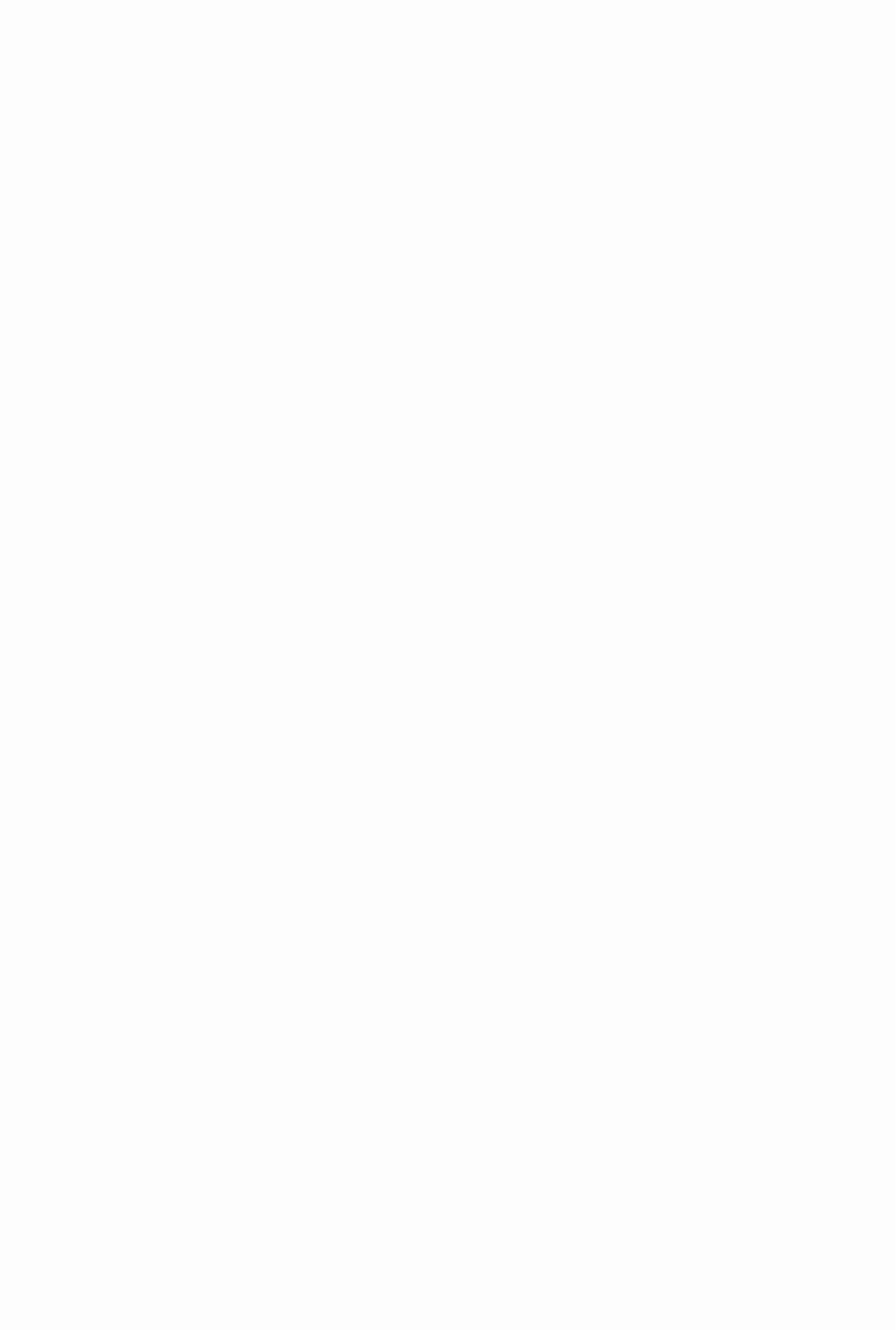Druk: Zakład Poligrafii Wydawnictwa UMCS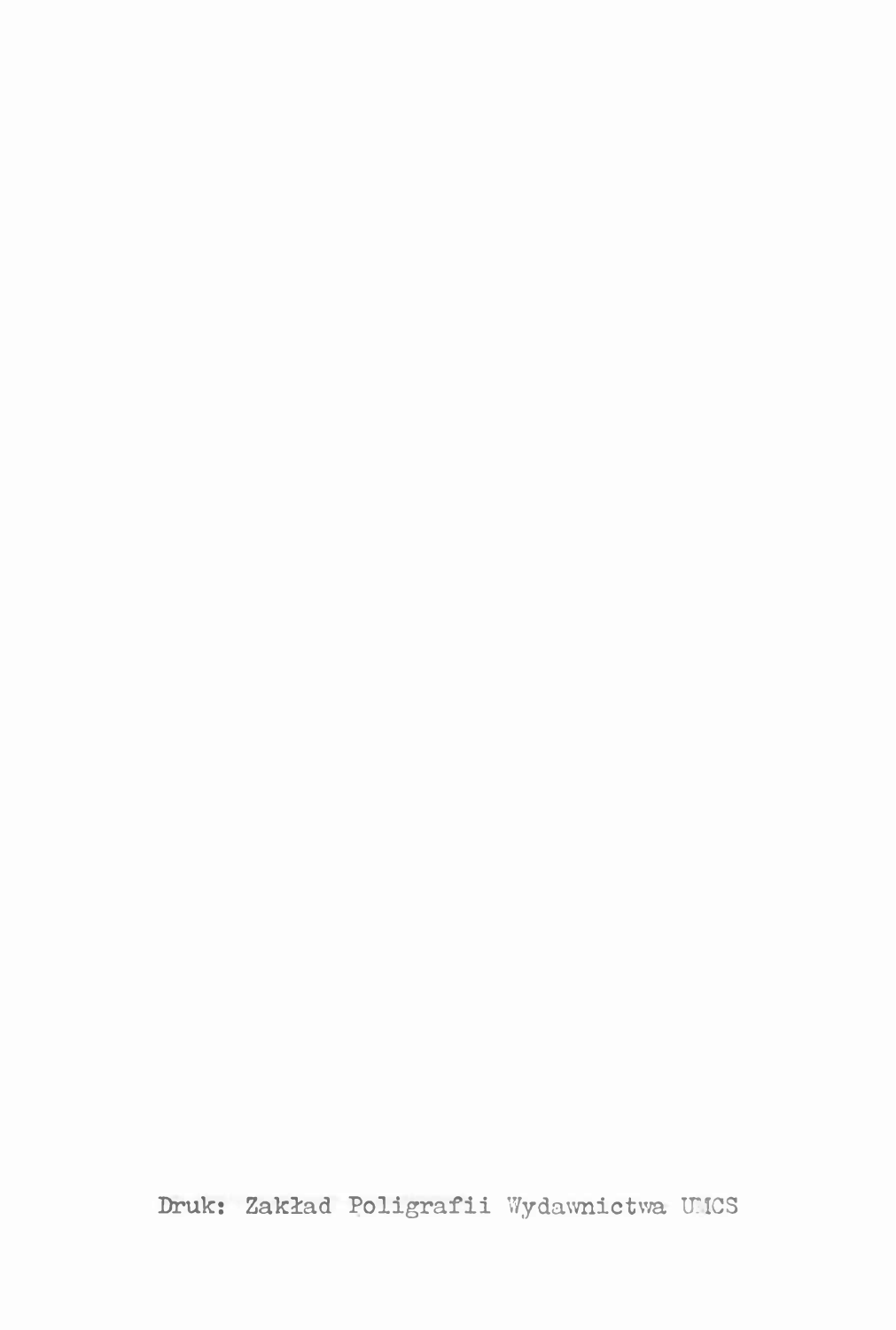$\mathcal{L}_l$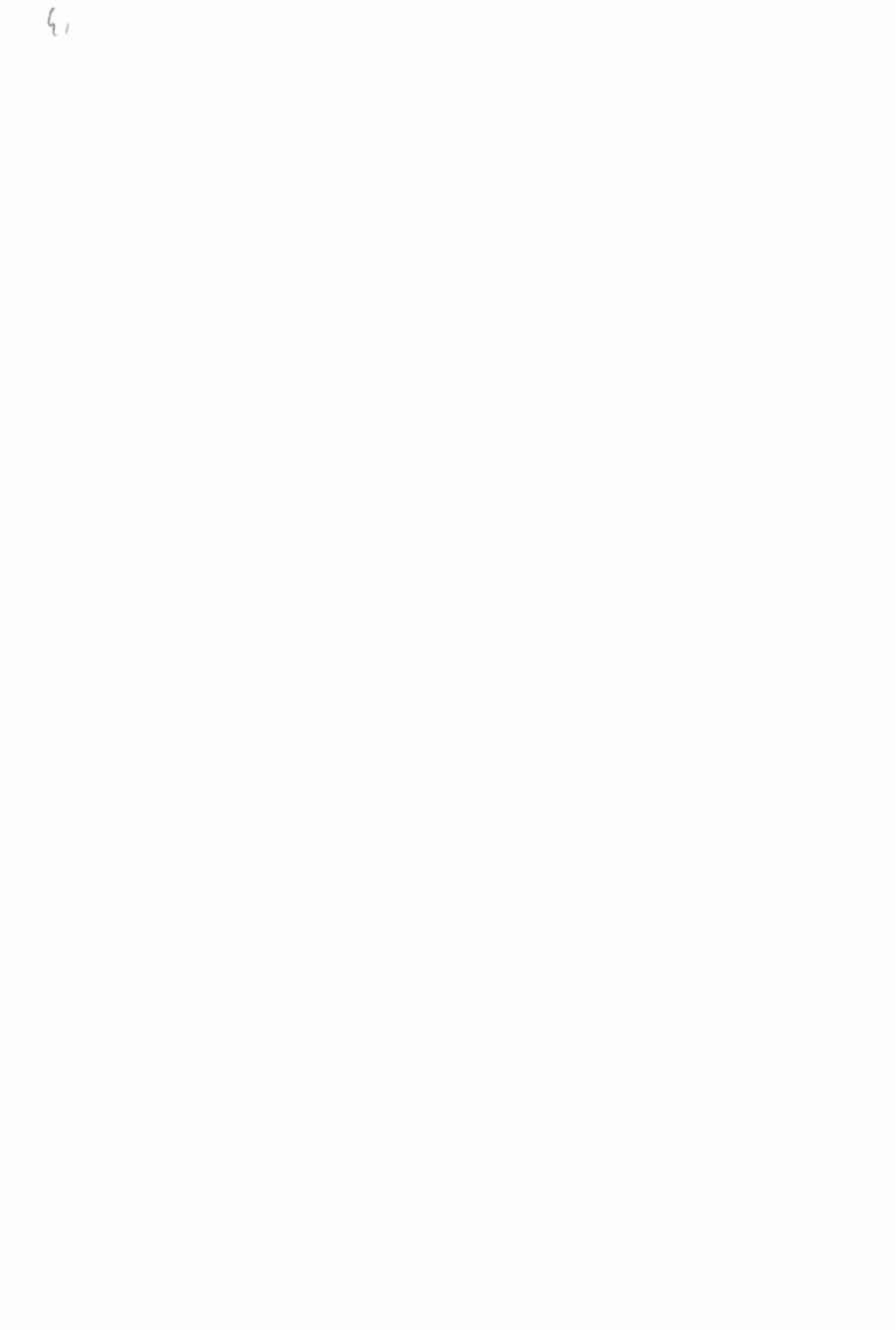### ANNALES

# UNIVERSITATIS MARIAE CURIE-SKLODOWSKA LURLIN-POLONIA

| <b>DO D D I II - I - O DO II I U</b>                                                                                                                                                   |      |
|----------------------------------------------------------------------------------------------------------------------------------------------------------------------------------------|------|
| VOL. XLVII<br><b>SECTIO A</b>                                                                                                                                                          | 1993 |
| 1. A. Bobrowski Computing the Distribution of the Poisson - Kac Process<br>2. C. Frappier and M. A. Qazi Optimal Inequalities for the Coefficients<br>of Polynomials with Small Degree |      |
| 3. L. Gajek and E. Lenic Moment Inequalities for Order and Record<br>Statistics Under Restrictions on their Distributions                                                              |      |
| 4. H. Hebda - Grabowska and B. Bartmanska On the Rate of Con-<br>vergence of Functions of Sums of Infima of Independent Random Variables                                               |      |
| 5. H. K. Hsiao and R. Smarzewski Radial and Optimal Selections of<br>Metric Projections onto Balls                                                                                     |      |
| 6. S. Kołodyński On the Functional $zf'(z)/f(z)$ over Functions with<br><b>Positive Real Part</b>                                                                                      |      |
| 7. S. Kolodyński, M. Szapiel and W. Szapiel On the Functional<br>$f \mapsto \zeta f'(\zeta)/f(\zeta)$ within Typically Real Functions                                                  |      |
| 8. L. Kruk and W. Zięba On Almost Sure Convergence of Asymptotic<br>Martingales                                                                                                        |      |
| 9. J. G. Krzyż Quasisymmetric Functions and Quasihomographies                                                                                                                          |      |
| 10. B. M ond and J. E. Pečarić Remarks on Jensen's Inequality for Operator<br><b>Convex Functions</b>                                                                                  |      |
| 11. E. Ozçag and B. Fisher Some Results on the Commutative Neutrix<br><b>Convolution Product of Distributions</b>                                                                      |      |
| 12. J. Pečarić Remarks on Biernacki's Generalization of Cebyshev's Inequal-<br>ity                                                                                                     |      |
| 13. F. Rønning<br>A Survey on Uniformly Convex and Uniformly Starlike<br><b>Functions</b>                                                                                              |      |
| 14. M. Szapiel and W. Szapiel Typically Real Functions in Subordination<br>and Majorization                                                                                            |      |
| 15. D. Szynal On Complete Convergence for some Classes of Dependent<br><b>Random Variables</b>                                                                                         |      |
| 16. J. Zając The Universal Teichmüller Space of an Oriented Jordan Curve                                                                                                               |      |
| Strong Limit Theorems for the Growth of Increments of<br>17. A. Zapala<br>Additive Processes in Groups. Part II. Additive Processes in Torus                                           |      |
| 18. W. Zygmunt Note on the Blasis's Method of an Approximation to an<br><b>Upper Semicontinuous Multifunction</b>                                                                      |      |
|                                                                                                                                                                                        |      |